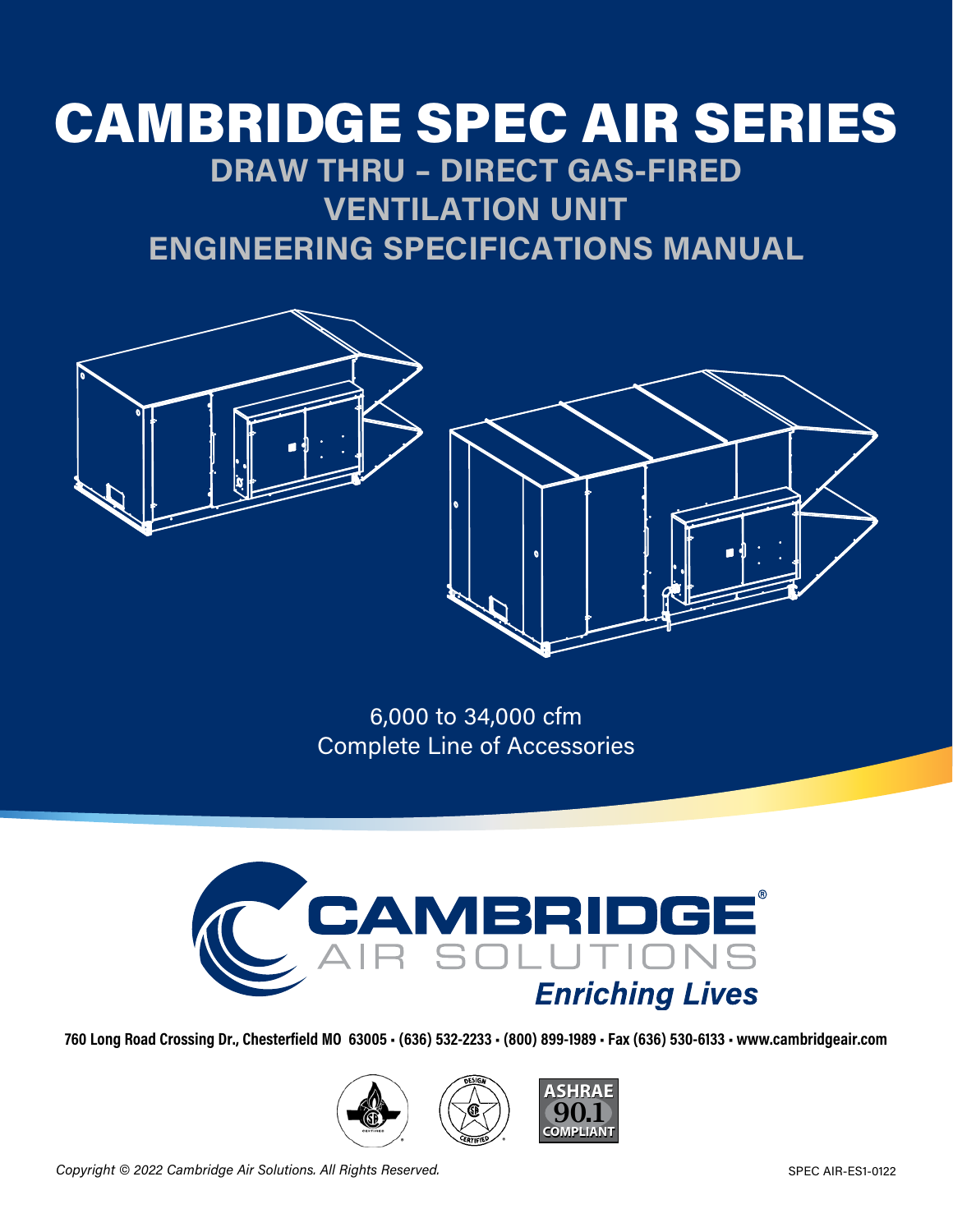# **Spec Air Series Ventilation Units Unique Features & Benefits**

### **Performance**

- **Cambridge Burner**  Cambridge designs and manufactures its own proprietary, high efficiency stainless steel burners. Our design has the highest input rating per linear foot of burner (1000 MBH/ft). You can't get the high performance of a Cambridge burner unless you have a Cambridge unit.
- **Ventilation** A ventilation-driven solution that delivers more ventilation with less BTUs to provide simple freezeprotection heating while meeting minimum ventilation requirements for unoccupied and occupied spaces.

#### **Reliability**

- **Industry's Best Warranty Package** Includes 2 years on the unit and 5 years on the stainless Cambridge burner.
- **Shielded & Ventilated Motor Assembly** Motor is shielded from radiant heat of burner flame and is in the cool air stream - Lower maintenance and longer motor life.
- **Low Voltage Hot Surface Igniter** The most dependable gas ignition system for gas-fired products. Eliminates problems that conventional high voltage spark ignition systems have with moisture laden air.
- **Stainless Steel Burner & Flame Rod** Reduces maintenance and increases service life.
- **Patented Low Fire Start Technology** Increases reliability and saves energy by ensuring smooth and consistent main burner light-off without reliance on antiquated pilot ignition controls.
- **Watertight Housing** design with external drains (horizontal roof top configurations) Stops ingested water from leaking into building by providing weep holes that drain outside the roof curb.
- **Closed Cell, Non-Water Absorbing Insulation** in the base of each horizontal unit Eliminates condensation problems on underside of unit. Other conventional designs use less expensive, fiberglass insulation which absorbs moisture, effectively reducing its R-value.
- **Dual, Low Velocity Rain Hoods** Larger inlet surface reduces problems from rain and snow ingestion.

#### **Safety**

- **Cambridge Air Solutions was the first** manufacturer to have its Make-Up Air Heater tested and certified to the industry's harmonized joint US/Canadian standard for Non-Recirculating Direct Gas-Fired Heating And Forced Ventilation Appliances For Commercial And Industrial Application, ANSI Z83.4/CSA 3.7.
- **Integral Non-Fused Disconnect Switch** Increases safety for maintenance personnel and minimizes initial electrical field wiring expense.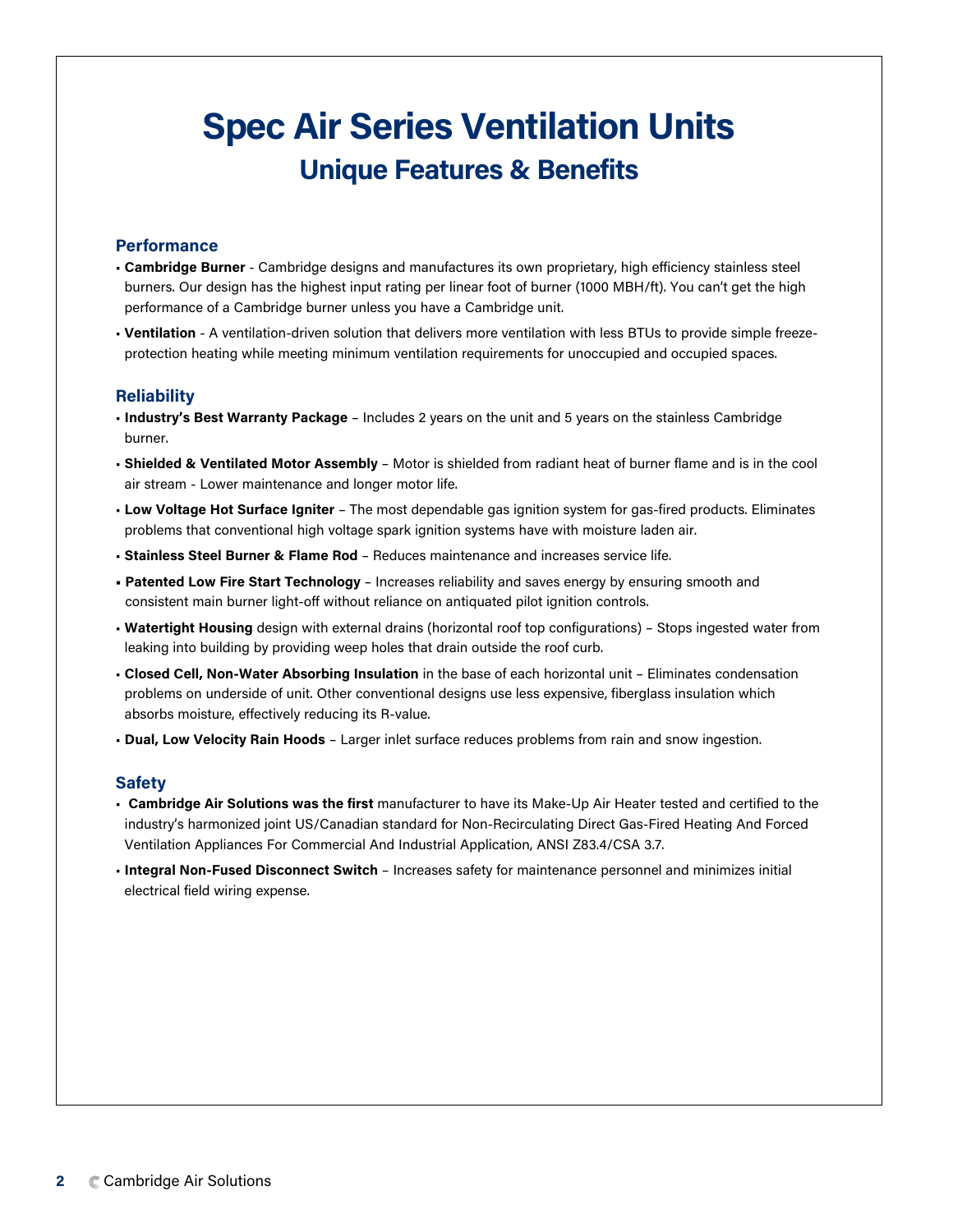#### **Easy Installation and Serviceability**

- **External Profile Damper Adjustment** Allows for simple, proper start-up. Eliminates the frustrating and time consuming unit start-up procedure associated with conventional designs that offer only internal profile adjustment.
- **6" Clearance from Combustibles Rating** all units.
- **Factory Tested** as a fully-assembled unit Minimizes initial start-up requirements.
- **Rigid Construction** Supplied with structural perimeter base frame. Includes combination lifting eyes/hanging brackets for easy installation.
- **Integral Curb Counterflashing and Factory Assembled Inlet Accessories** Reduces field labor cost and speeds up installation.
- **Integral Pressure Gauge Ports** for determining pressure drop across burner while adjusting profile dampers Ensures accurate adjustment at start-up for most efficient operation. (external pressure gauge required).
- **Gas Valve Leak Test Switch** Allows service technician to readily check the gas tightness of gas valve seats.
- **Service Switches** Permits local control of blower and burner operation by service technicians.
- **Low Temperature Cutout** prevents building freeze-up. Shuts down blower when burner does not operate and outdoor air temperature is below setpoint. Field selectable setpoint (40°, 45°, 50°, 55°F).
- **Pre-Purge Timer** Ventilates heater cabinet with minimum four air changes prior to ignition attempt. Selectable time periods up to 32 seconds. Accommodates any attached inlet ducting.
- **Class 2 Wiring for Remote Control Station** Minimizes field wiring expense.
- **Entering Air Thermostat** Economizer control to shut down burner operation during mild weather. Field selectable setpoint (45°, 50°, 55°, 57.5°, 60°, 62°, 64°, 66°, 68°, 70°F).

# *Enriching Lives*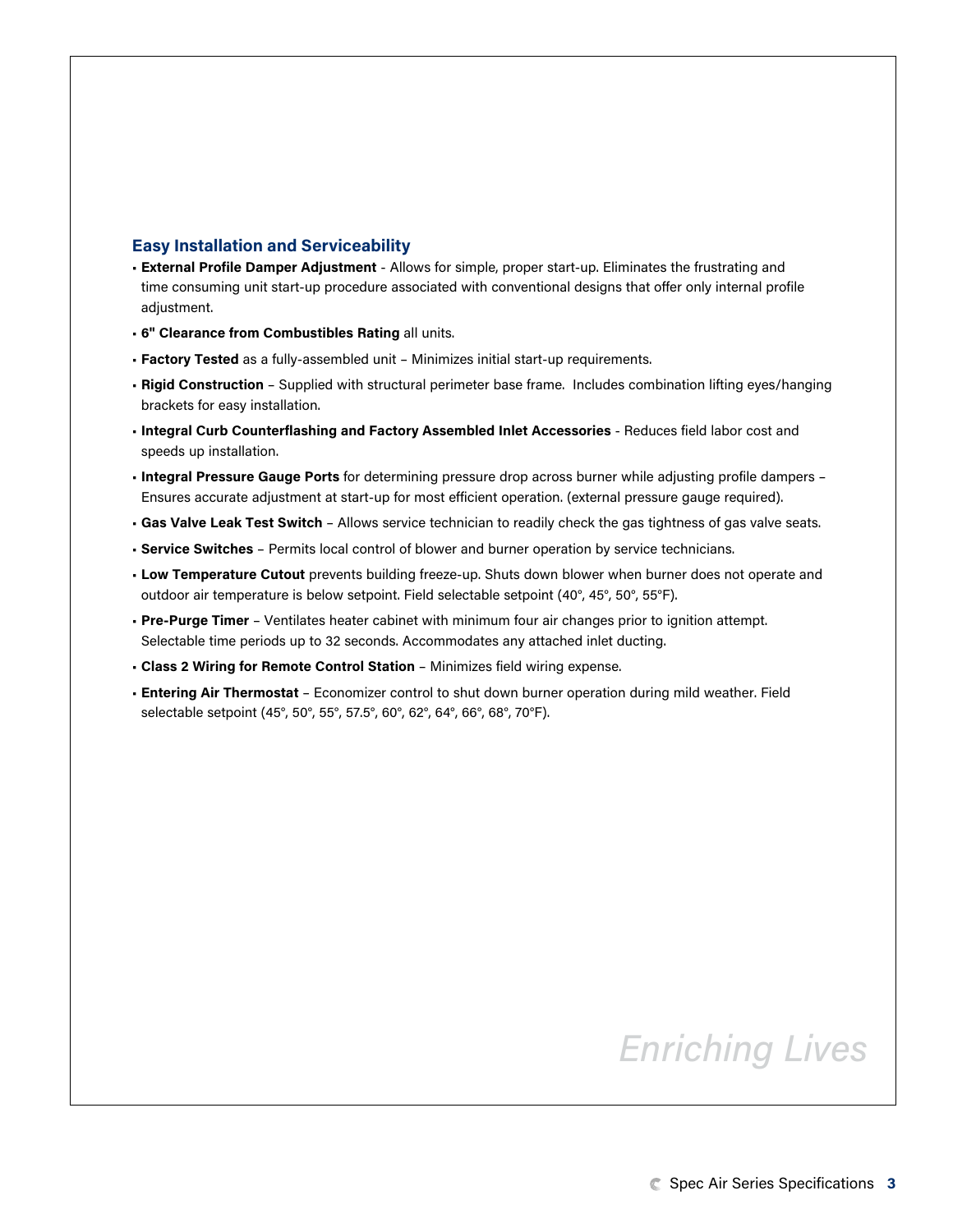# **Spec Air Series Ventilation Units Specifications**

**General:** The Spec Air Series Ventilation Units shall be factory assembled and tested to assure proper alignment of subassemblies and proper adjustment and performance of controls. Units must be CSA certified to the Standard for Non-Recirculating Direct Gas-Fired Heating And Forced Ventilation Appliances For Commercial And Industrial Application, ANSI Z83.4/CSA 3.7. Horizontal Mount units shall be manufactured for rooftop applications and configured with a downblast discharge.

**Construction:** The unit housing shall be constructed entirely of G90 galvanized steel. Lifting eyes and hanging brackets shall originate from the base frame.

**Base:** The unit base shall have a full perimeter exterior frame constructed of ❑ 12 gauge steel *(for models V18 to V25)* ❑ 10 gauge steel *(for model V30)*, which forms the integral counterflashing for horizontal curb mount applications. The unit base shall be manufactured with double wall floor panels constructed of 20 gauge steel bottom pan and interior pan that encloses the 1⁄2" thick, non-water absorbing, closed cell foam insulation which is attached to the base panels with adhesive fully applied to bottom pan and rubber insulation. All floor panel joints shall be sealed to prevent any ingested moisture from leaking into the building. Weep holes, located outside the curb perimeter on horizontal unit configuration, shall be provided at the unit inlet to allow ingested moisture to drain from the unit base.

**Housing:** The unit cabinet is to be constructed of 18 gauge structurally reinforced housing panels. The housing shall withstand a positive or negative pressure up to 2"WC without any adverse effects. An inlet bird screen is required.

The unit cabinet is to be non-insulated. The housing shall be of watertight construction with all joints caulked internally and externally. Unit access doors shall be hinged with full perimeter gaskets and latches. Access doors shall be provided on both sides of the unit.

**Blower:** The blower shall be a Class I, double width, double inlet (DWDI), forward curved centrifugal fan with a ❑ galvanized steel wheel *(for models V18 & V20)*, ❑ fully painted steel wheel *(for models V25 & V30)*. The blower wheel shall be statically and dynamically balanced. The shaft shall be coated with a rust inhibitor. Shaft critical speeds shall be at least 1.25 times the maximum operating speed. The fan bearings shall be self-aligning, sealed ball or roller bearings with grease fittings.

**Motor/Drives:** The motor shall be \_\_\_hp, \_\_\_\_volts, \_\_phase, 60 hertz, ball bearing type, ❑ Open Drip Proof *(standard)*

The motor shall be shielded from radiant heat from the burner flame and mounted inside the unit housing in a cool air stream on an adjustable slide base. The fan drive shall be a heavy duty V-belt drive designed for a minimum service factor of 1.50 based on motor horsepower. Motor sheaves shall be ❑ Fixed *(above 5HP)* ❑ Adjustable *(5HP and below)*. Motors shall ❑ be permanently lubricated (10 hp and below) ❑ have grease fittings (above 10 HP).

**Burner:** The direct gas-fired burner shall be manufactured by Cambridge Air Solutions and be suitable for: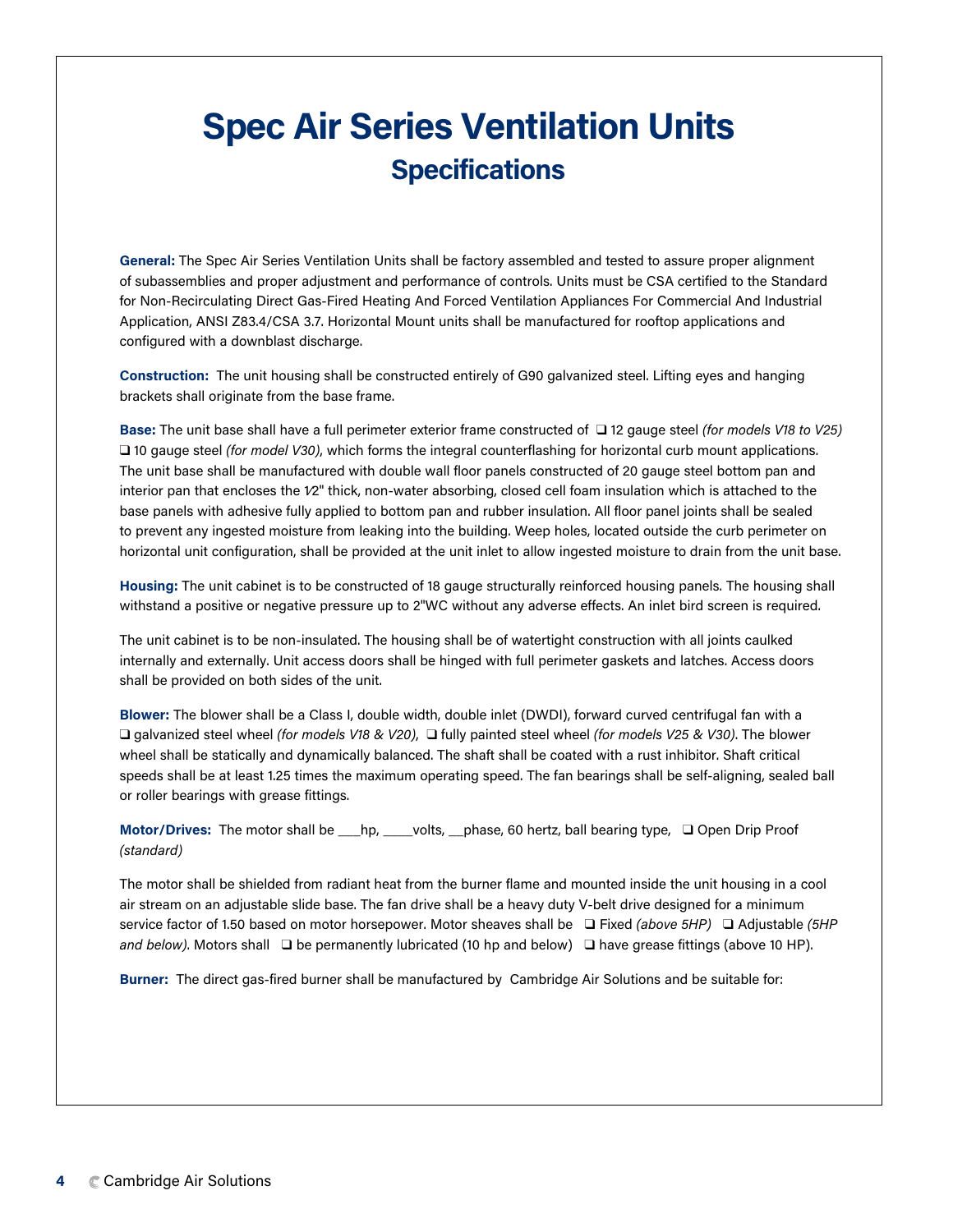❑ Natural Gas. The burner shall be capable of fully modulated operation over a temperature rise range of 5° through 110°F. The burner shall have stainless steel baffles and non-clogging orifices. The burner shall produce no more than 5 PPM (parts per million) carbon monoxide and 0.5 PPM nitrogen dioxide over its entire firing range. The burner shall be warranted by the burner manufacturer for a period of five years. The burner shall be furnished with a low voltage, hot surface ignition system; stainless steel flame rod; direct ignition of the main burner; automatic redundant safety shut-off gas valve(s); two lubricated manual shut-off valves; electric modulating gas valve with patented low fire start controls; gas pressure regulator; and temperature modulation controls to provide a complete assembled package.

**Profile Plate:** Burner profile plate adjustment shall be accomplished from a position that is outside of the unit, while the blower is operating. An external pressure gauge to properly set the profile plate pressure drop is required but not provided.

**Gas Controls:** The discharge temperature modulation control system shall be Maxitrol Series 44 with adjustable space temperature control and sensor *(standard)*. A gas valve leak test switch shall be provided to readily permit field verification of the gas tightness of the valve seals (for units rated above 400 MBH). Gauge ports shall be provided to measure the gas supply pressure and the manifold gas pressure of the unit.

**Electric Controls:** The unit shall be furnished with factory mounted controls located in a weather resistant electrical control enclosure. Standard controls to include: selectable low temperature cutout control to shut down the unit if the burner fails to operate on a call for heat within four minutes or when the unit is operating in the ventilation mode and the outdoor temperature drops below the temperature setpoint; selectable entering air thermostat to turn off burner in milder weather; patented low fire start control system to permit direct ignition of the main burner at a reduced firing rate; IEC rated magnetic motor contactor; IEC rated overload with single phase protection; control voltage transformer; control circuit fusing; Class 2 transformer for remote control wiring; and a non-fused NEMA 4 disconnect switch.

**Safety Controls:** The standard safety controls on the unit shall include: solid state flame safeguard relay; flame sensing element (stainless steel flame rod); manual reset high temperature limit; integrated, selectable pre-purge timer; motor starter auxiliary contact interlocked with gas valve circuit; redundant gas valves; high and low airflow switches ❑ high gas pressure switch *(if gas supply pressure exceeds 14"WC)*.

**For selection and definition of additional options and controls, see pages 12-14**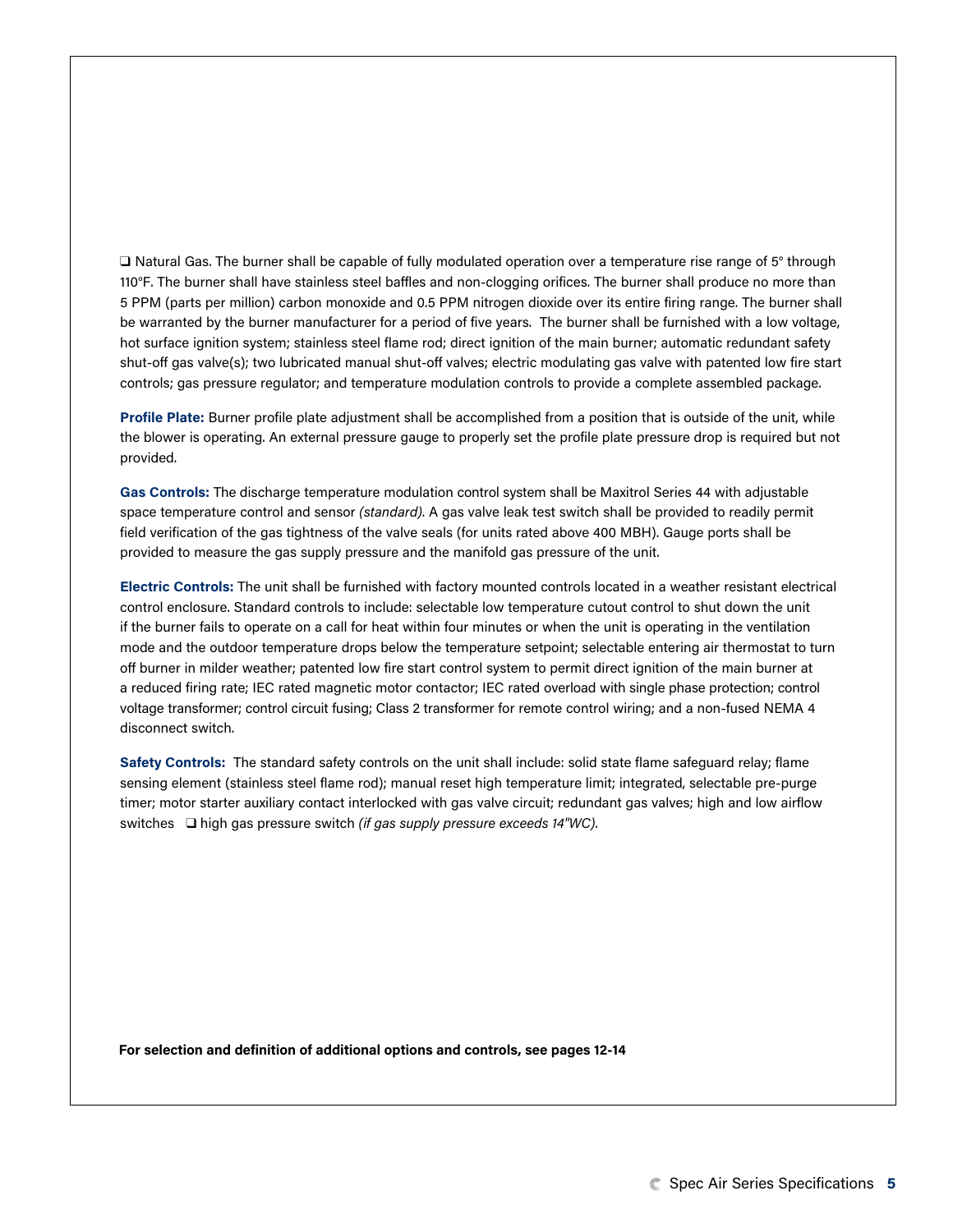- **1. Select desired aiflow \_\_\_\_\_\_\_\_\_\_\_\_\_\_\_\_ cfm**
	-
- NOTE: **"Net Room Air" = \_\_\_\_\_\_\_\_\_\_\_\_\_\_\_cfm**

(see formula on page 14)

**2. Determine temperature criteria:**

| Indoor design temperature |     |                   |  |
|---------------------------|-----|-------------------|--|
| Plus 10-20°F              |     |                   |  |
| Discharge air temperature | $=$ |                   |  |
| Less outdoor design temp. |     |                   |  |
| Temperature rise $(ΔT)$   |     |                   |  |
| Maximum temperature rise  |     | $= 110^{\circ}$ F |  |

- **3. Job location \_\_\_\_\_\_\_\_\_\_\_\_\_\_\_\_\_\_\_\_\_\_\_\_\_\_\_\_\_\_ Elevation \_\_\_\_\_\_\_\_ feet above sea level** (from chart at right)
- **4. Select desired unit: V- \_\_\_\_\_\_\_\_\_** (from table below)  $\Box$  Horizontal mount  $\Box$  Down blast

| Model (cfm) |            |                 |            |  |  |  |  |  |  |
|-------------|------------|-----------------|------------|--|--|--|--|--|--|
| V18         | <b>V20</b> | V <sub>25</sub> | <b>V30</b> |  |  |  |  |  |  |
| 6,000       | 10,000     | 15,000          | 20,000     |  |  |  |  |  |  |
| to          | to         | to              | to         |  |  |  |  |  |  |
| 10,000      | 17,000     | 26,000          | 34,000     |  |  |  |  |  |  |

**5. Calculate accessory static pressure losses:** (page 7)

| Rain hoods                                   | "WC |
|----------------------------------------------|-----|
| Discharge damper                             | "WC |
| <b>Filters</b>                               | "WC |
| Discharge nozzles                            | "WC |
| <b>Total External Static Pressure (TESP)</b> | "WC |
|                                              |     |

**6. Select motor horsepower: \_\_\_\_\_** (page 8)

**7. Calculate burner input (MBH) @ sea level and 70°F discharge temperature:** Blower cfm x 1.08 x  $\Delta T \div 0.92 \div 1000 =$  Burner input sea level (MBH)  $\_$  cfm x 1.08 x  $\_$  °F  $\div$  0.92  $\div$  1000 =  $\_$  (MBH)

**8. Select burner length based on burner input <sub>sea level</sub> (MBH): \_\_\_\_<sup>"</sup> (page 9)** 

 **9. Calculate rated heater input for specific application @ job location:** 

Burner input (per step 7) \_\_\_\_\_\_ x correction factor to sea level (table below) \_\_\_\_\_ = \_\_\_\_\_\_MBH Rated heater input

| <b>Burner Correction Factor to Sea Level</b> |                |                |                |       |                |                |                 |                |                 |  |  |  |
|----------------------------------------------|----------------|----------------|----------------|-------|----------------|----------------|-----------------|----------------|-----------------|--|--|--|
|                                              |                | $50^{\circ}$ F | $60^{\circ}$ F | 70°F  | $80^{\circ}$ F | $90^{\circ}$ F | $100^{\circ}$ F | $110^{\circ}F$ | $120^{\circ}$ F |  |  |  |
| 0 Feet                                       | (29.92 "Hg) SL | 1.039          | 1.019          | 1.000 | 0.981          | 0.964          | 0.946           | 0.930          | 0.914           |  |  |  |
| 500 Feet                                     | $(29.38$ "Hg)  | 1.020          | 1.001          | 0.982 | 0.964          | 0.946          | 0.929           | 0.913          | 0.897           |  |  |  |
| 1,000 Feet                                   | $(28.85$ "Hg)  | 1.002          | 0.983          | 0.964 | 0.946          | 0.929          | 0.913           | 0.897          | 0.881           |  |  |  |
| 5,000 Feet                                   | (24.89 "Hg)    | 0.865          | 0.848          | 0.832 | 0.816          | 0.802          | 0.787           | 0.774          | 0.760           |  |  |  |

10. **Specify gas supply:** \_\_\_\_\_\_ psi \_\_\_\_\_ "WC \_\_\_\_\_\_ oz Q natural gas **Specify electric supply:** \_\_\_\_\_\_ volt \_\_\_\_\_\_Ph \_\_\_\_\_\_ Hz

**11. Select electric controls** (pages 13)

**12. Select gas controls** (page 14)

**13. Weight and dimension information on page 10.**

| City                | Elev. | Barom.<br>Press.<br>"Hg |
|---------------------|-------|-------------------------|
| Atlanta             | 1010  | 28.84                   |
| Baltimore           | 148   | 29.76                   |
| Birmingham, AL      | 630   | 29.24                   |
| <b>Charlotte NC</b> | 736   | 29.13                   |
| <b>Dallas</b>       | 481   | 29.40                   |
| Houston             | 46    | 29.87                   |
| Jacksonville, FL    | 30    | 29.89                   |
| Louisville          | 489   | 29.39                   |
| Memphis             | 258   | 29.64                   |
| Nashville           | 590   | 29.29                   |
| Portland, OR        | 39    | 29.88                   |
| Reno                | 4404  | 25.45                   |
| <b>Richmond VA</b>  | 164   | 29.74                   |
| Salt Lake City      | 4220  | 25.63                   |
| Seattle             | 449   | 29.44                   |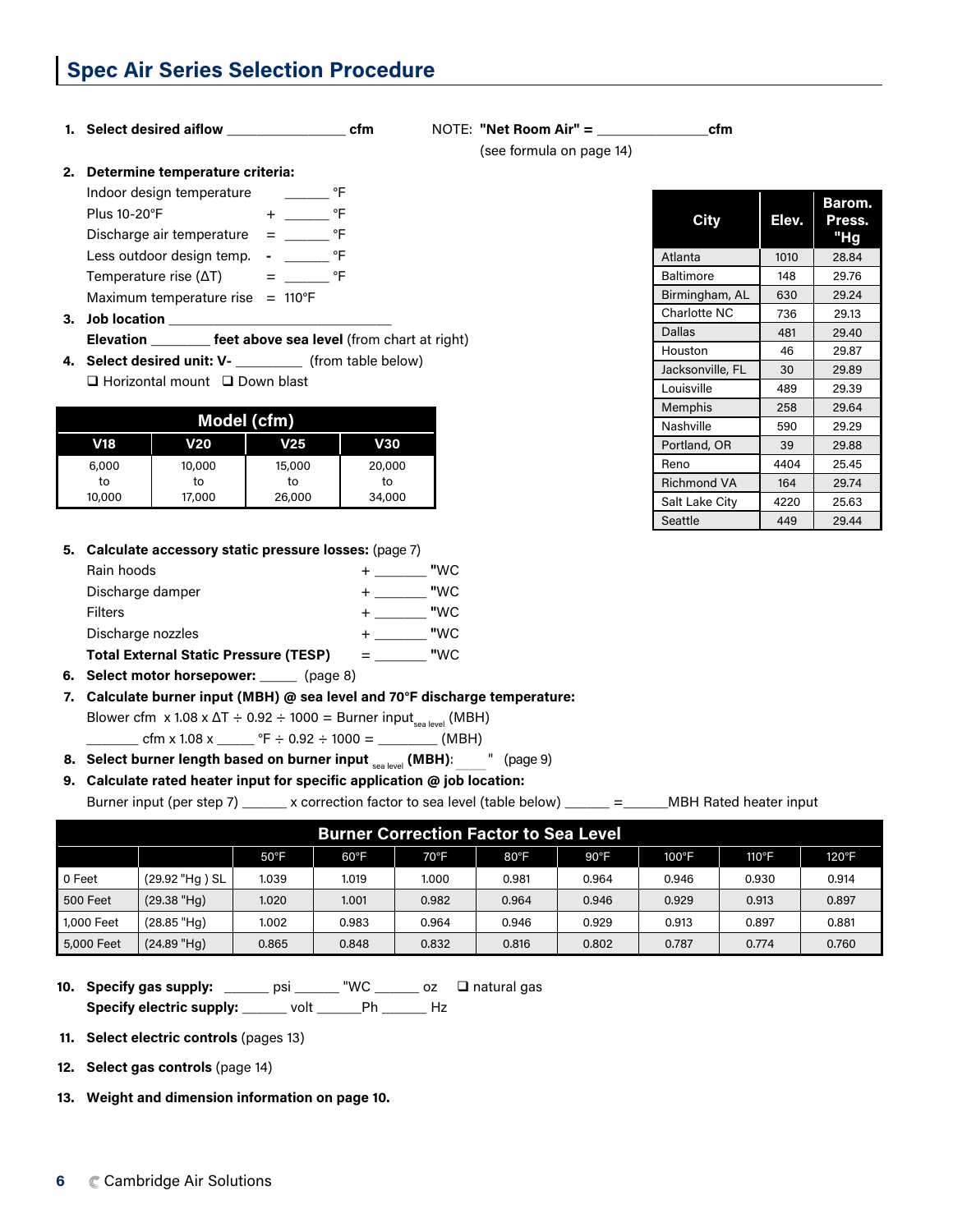Static pressure losses from accessories should be added to other system airflow resistances, such as ductwork, grills and diffusers in order to determine the Total External Static Pressure (TESP) of the heater.

### **Inlet Options**

|                 |        | <b>Accessory Static Pressure ("WC)</b> |                         |                      |                  |                             |  |  |  |
|-----------------|--------|----------------------------------------|-------------------------|----------------------|------------------|-----------------------------|--|--|--|
|                 |        |                                        | <b>Inlet Components</b> |                      |                  | <b>Discharge Components</b> |  |  |  |
|                 |        | <b>Dual Rain</b>                       |                         | Filters <sup>1</sup> | <b>Discharge</b> | <b>Discharge</b>            |  |  |  |
| <b>Model</b>    | (cfm)  | Hood                                   | <b>Throw Away</b>       | <b>Permanent</b>     | <b>Damper</b>    | <b>Nozzles</b>              |  |  |  |
|                 | 6,000  | 0.06                                   | 0.11                    | 0.04                 | 0.13             | 0.02                        |  |  |  |
|                 | 7,000  | 0.09                                   | 0.15                    | 0.05                 | 0.18             | 0.03                        |  |  |  |
| V18             | 8,000  | 0.11                                   | 0.20                    | 0.07                 | 0.23             | 0.04                        |  |  |  |
|                 | 9,000  | 0.14                                   | 0.25                    | 0.09                 | 0.29             | 0.05                        |  |  |  |
|                 | 10,000 | 0.17                                   | 0.31                    | 0.11                 | 0.36             | 0.06                        |  |  |  |
|                 | 11,000 | 0.08                                   | 0.14                    | 0.05                 | 0.16             | 0.03                        |  |  |  |
|                 | 12,000 | 0.09                                   | 0.16                    | 0.06                 | 0.20             | 0.03                        |  |  |  |
|                 | 13,000 | 0.11                                   | 0.19                    | 0.07                 | 0.23             | 0.04                        |  |  |  |
| <b>V20</b>      | 14,000 | 0.13                                   | 0.22                    | 0.08                 | 0.27             | 0.04                        |  |  |  |
|                 | 15,000 | 0.15                                   | 0.26                    | 0.09                 | 0.31             | 0.05                        |  |  |  |
|                 | 16,000 | 0.17                                   | 0.29                    | 0.10                 | 0.35             | 0.06                        |  |  |  |
|                 | 17,000 | 0.19                                   | 0.33                    | 0.12                 | 0.39             | 0.06                        |  |  |  |
|                 | 18,000 | 0.09                                   | 0.16                    | 0.06                 | 0.20             | 0.03                        |  |  |  |
|                 | 19,000 | 0.10                                   | 0.18                    | 0.06                 | 0.22             | 0.03                        |  |  |  |
|                 | 20,000 | 0.12                                   | 0.20                    | 0.07                 | 0.24             | 0.04                        |  |  |  |
|                 | 21,000 | 0.13                                   | 0.22                    | 0.08                 | 0.27             | 0.04                        |  |  |  |
| V <sub>25</sub> | 22,000 | 0.14                                   | 0.25                    | 0.09                 | 0.29             | 0.05                        |  |  |  |
|                 | 23,000 | 0.15                                   | 0.27                    | 0.09                 | 0.32             | 0.05                        |  |  |  |
|                 | 24,000 | 0.17                                   | 0.29                    | 0.10                 | 0.35             | 0.06                        |  |  |  |
|                 | 25,000 | 0.18                                   | 0.32                    | 0.11                 | 0.38             | 0.06                        |  |  |  |
|                 | 26,000 | 0.19                                   | 0.34                    | 0.12                 | 0.41             | 0.06                        |  |  |  |
|                 | 27,000 | 0.11                                   | 0.19                    | 0.07                 | 0.22             | 0.04                        |  |  |  |
|                 | 28,000 | 0.11                                   | 0.20                    | 0.07                 | 0.24             | 0.04                        |  |  |  |
|                 | 29,000 | 0.12                                   | 0.22                    | 0.08                 | 0.26             | 0.04                        |  |  |  |
| <b>V30</b>      | 30,000 | 0.13                                   | 0.23                    | 0.08                 | 0.27             | 0.04                        |  |  |  |
|                 | 31,000 | 0.14                                   | 0.25                    | 0.09                 | 0.29             | 0.05                        |  |  |  |
|                 | 32,000 | 0.15                                   | 0.26                    | 0.09                 | 0.31             | 0.05                        |  |  |  |
|                 | 33,000 | 0.16                                   | 0.28                    | 0.10                 | 0.33             | 0.05                        |  |  |  |
|                 | 34,000 | 0.17                                   | 0.30                    | 0.10                 | 0.35             | 0.06                        |  |  |  |

1 Assumes air filters are in clean condition.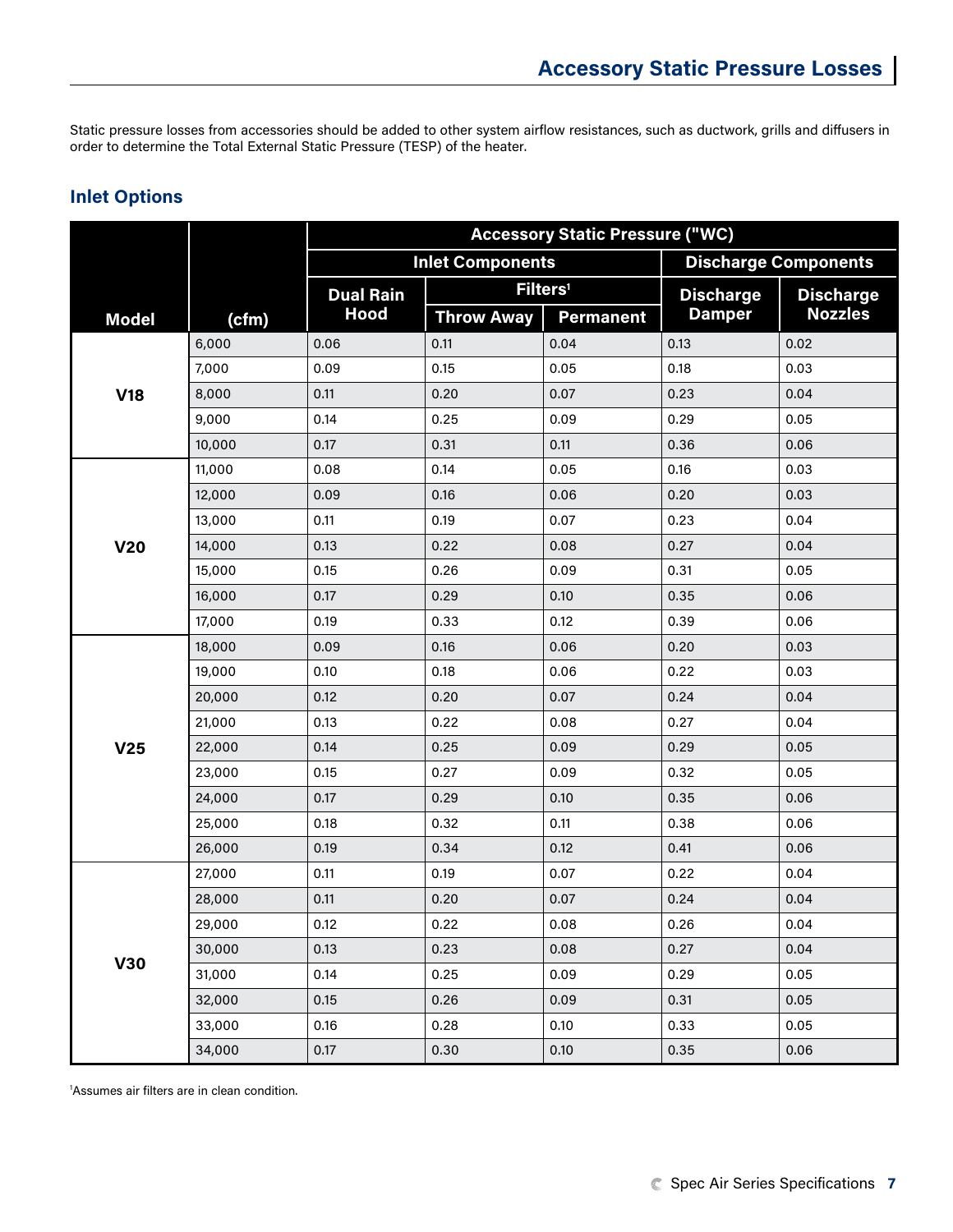# **Unit & Motor Horsepower Selection**

| <b>Airflow</b> | <b>Total External Static Pressure (TESP)</b> |                           |                 |                 |                |                 |                |                 |                 |                 |                 |                 |         |                 |
|----------------|----------------------------------------------|---------------------------|-----------------|-----------------|----------------|-----------------|----------------|-----------------|-----------------|-----------------|-----------------|-----------------|---------|-----------------|
| (cfm)          |                                              | 0.25"WC                   |                 | 0.50"WC         | 0.75"WC        |                 | 1.00"WC        |                 |                 | 1.25"WC         |                 | 1.50"WC         | 1.75"WC |                 |
|                |                                              | V18                       |                 | V18             |                | V18             |                | V18             |                 | V18             |                 |                 |         |                 |
| 6,000          |                                              | $\mathbf{3}$              |                 | 3               |                | 3               |                | 5               |                 | 5               |                 | V18             |         |                 |
| 6,500          |                                              | $\ensuremath{\mathsf{3}}$ |                 | $\mathsf 3$     |                | 5               |                | 5               |                 | 5               |                 | $\mathbf 5$     |         | V18             |
| 7,000          |                                              | 3                         |                 | 5               |                | 5               |                | 5               |                 | 5               |                 | 5               |         | $7\frac{1}{2}$  |
| 7,500          |                                              | $\sqrt{5}$                |                 | $\sqrt{5}$      |                | 5               |                | 5               |                 | $7\frac{1}{2}$  |                 | $7\frac{1}{2}$  |         | $7\frac{1}{2}$  |
| 8,000          |                                              | 5                         |                 | 5               |                | 5               |                | $7\frac{1}{2}$  |                 | $7\frac{1}{2}$  |                 | $7\frac{1}{2}$  |         | $7\frac{1}{2}$  |
| 8,500          |                                              | 5                         |                 | 5               |                | $7\frac{1}{2}$  |                | $7\frac{1}{2}$  |                 | $7\frac{1}{2}$  |                 | $7\frac{1}{2}$  |         | $7\frac{1}{2}$  |
| 9,000          |                                              | $7\frac{1}{2}$            |                 | $7\frac{1}{2}$  |                | $7\frac{1}{2}$  |                | $7\frac{1}{2}$  |                 | $7\frac{1}{2}$  |                 | $7\frac{1}{2}$  |         |                 |
| 9,500          | V20                                          | $7\frac{1}{2}$            | V <sub>20</sub> | $7\frac{1}{2}$  | V20            | $7\frac{1}{2}$  | V20            | $7\frac{1}{2}$  | V <sub>20</sub> |                 | V <sub>20</sub> |                 |         |                 |
| 10,000         | 5                                            | $7\frac{1}{2}$            | 5               | $7\frac{1}{2}$  | $7\frac{1}{2}$ | $7\frac{1}{2}$  | $7\frac{1}{2}$ |                 | $7\frac{1}{2}$  |                 | $7\frac{1}{2}$  |                 | V20     |                 |
| 11,000         | $7\frac{1}{2}$                               |                           | $7\frac{1}{2}$  |                 | $7\frac{1}{2}$ |                 | $7\frac{1}{2}$ |                 | $7\frac{1}{2}$  |                 | 10              |                 | $10\,$  |                 |
| 12,000         | $7\frac{1}{2}$                               |                           | $7\frac{1}{2}$  |                 | $7\frac{1}{2}$ |                 | 10             |                 | $10\,$          |                 | $10\,$          |                 | 15      |                 |
| 13,000         | $10$                                         |                           | 10              |                 | $10$           |                 | $10$           |                 | 15              |                 | 15              |                 | 15      |                 |
| 14,000         | 10                                           | V <sub>25</sub>           | $10$            | V <sub>25</sub> | 15             | V <sub>25</sub> | $15\,$         |                 | $15\,$          |                 | 15              |                 | 15      |                 |
| 15,000         | 15                                           | $7\frac{1}{2}$            | 15              | $7\frac{1}{2}$  | 15             | $7\frac{1}{2}$  | 15             | V <sub>25</sub> | 15              |                 | 15              |                 | 15      |                 |
| 16,000         | 15                                           | $7\frac{1}{2}$            | 15              | $7\frac{1}{2}$  | $15\,$         | 10              | $15\,$         | $10\,$          |                 | V <sub>25</sub> |                 |                 |         |                 |
| 17,000         | 15                                           | $7\frac{1}{2}$            |                 | $10$            |                | 10              |                | 10              |                 | 15              |                 | V <sub>25</sub> |         |                 |
| 18,000         |                                              | 10                        |                 | 10              |                | $10\,$          |                | 15              |                 | 15              |                 | 15              |         | V <sub>25</sub> |
| 19,000         | <b>V30</b>                                   | $10$                      | <b>V30</b>      | 10              | <b>V30</b>     | 15              | <b>V30</b>     | 15              |                 | 15              |                 | 15              |         | 15              |
| 20,000         | $7\frac{1}{2}$                               | 10                        | $7\frac{1}{2}$  | 15              | 10             | 15              | $10\,$         | 15              | <b>V30</b>      | 15              | <b>V30</b>      | 15              |         | 20              |
| 22,000         | 10                                           | $15\,$                    | 10 <sup>°</sup> | 15              | $10\,$         | 15              | $15\,$         | 20              | $15\,$          | 20              | $15\,$          | $20\,$          | V30     | $20\,$          |
| 24,000         | 10 <sup>°</sup>                              | 15                        | 15              | $20\,$          | 15             | 20              | 15             | 20              | 15              | $20\,$          | 20              |                 | 20      |                 |
| 26,000         | 15                                           | 20                        | 15              | $20\,$          | 15             |                 | 15             |                 | 20              |                 | 20              |                 | 20      |                 |
| 28,000         | 15                                           |                           | 15              |                 | $20\,$         |                 | $20\,$         |                 | $20\,$          |                 | 20              |                 | 25      |                 |
| 30,000         | 15                                           |                           | 20              |                 | 20             |                 | 20             |                 | $25\,$          |                 | 25              |                 | 25      |                 |
| 32,000         | 20                                           |                           | 20              |                 | 25             |                 | 25             |                 | 25              |                 | 25              |                 |         |                 |
| 34,000         | 25                                           |                           | 25              |                 | 25             |                 | 25             |                 |                 |                 |                 |                 |         |                 |

Over 1.75"WC TESP consult factory.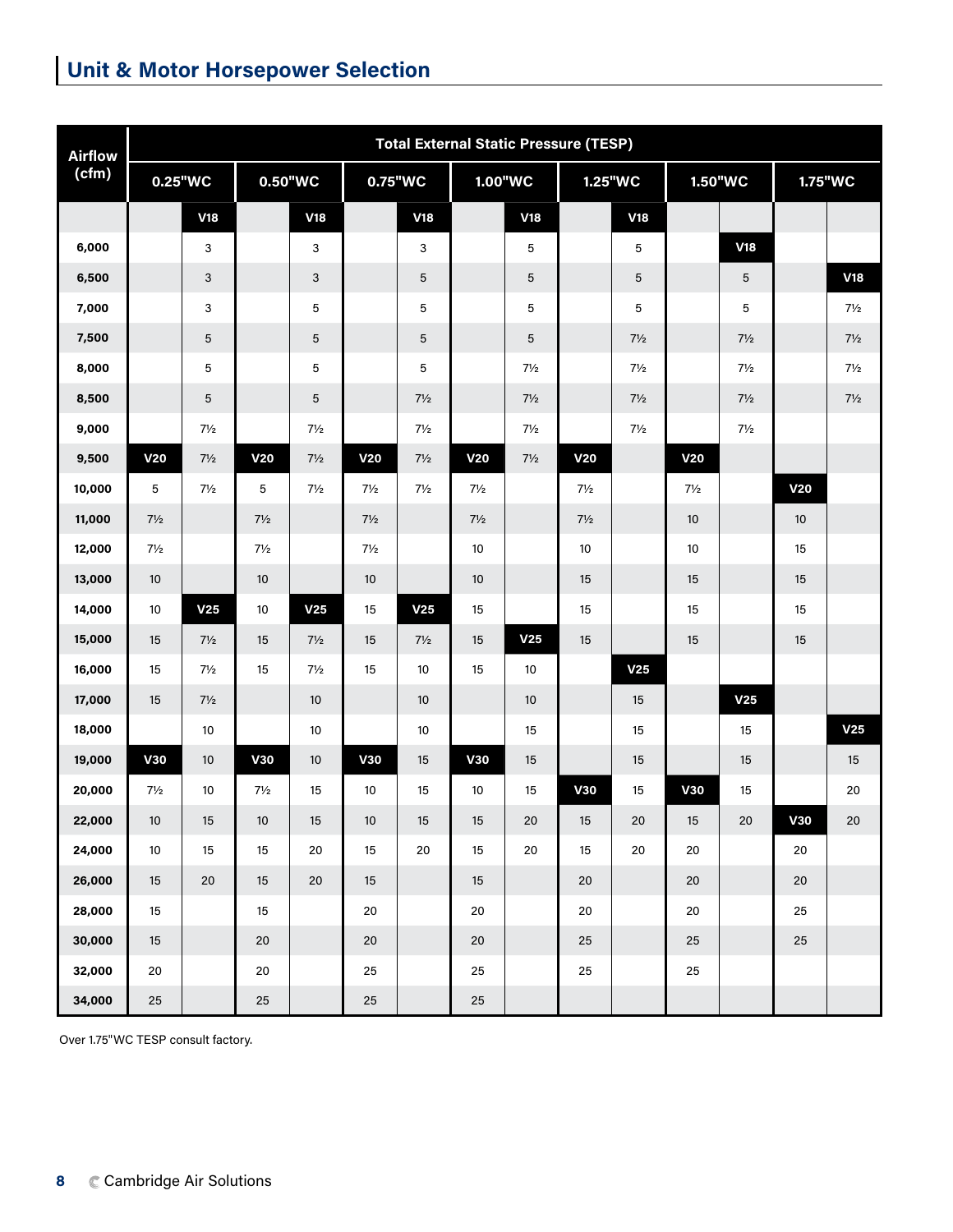|                         | <b>Burner Data</b>                                  |                                                          |                                                                      |       | <b>Standard Pressure<sup>1</sup></b> |  |  |
|-------------------------|-----------------------------------------------------|----------------------------------------------------------|----------------------------------------------------------------------|-------|--------------------------------------|--|--|
| <b>Burner</b><br>Length | Max<br><b>Burner</b><br>Input <sup>2</sup><br>(MBH) | <b>Max Gas</b><br><b>Supply</b><br>Pressure <sup>3</sup> | Minimum Gas Supply Pressure based<br>on Gas Train Pipe Size<br>("WC) |       |                                      |  |  |
|                         |                                                     |                                                          |                                                                      | 1"    |                                      |  |  |
| 12"                     | 928                                                 | 1 psi                                                    |                                                                      | 9.7   | 11/4"L                               |  |  |
| 16"                     | 1240                                                | 1 psi                                                    | 11/4"H                                                               |       | 8.5                                  |  |  |
| 20"                     | 1565                                                | 5 psi                                                    | 9.7                                                                  |       |                                      |  |  |
| 24"                     | 1906                                                | 5 psi                                                    | 10.2                                                                 |       |                                      |  |  |
| 28"                     | 2244                                                | 5 psi                                                    | 11.7                                                                 | 11/2" |                                      |  |  |
| 32"                     | 2588                                                | 5 psi                                                    | 13.7                                                                 | 12.1  |                                      |  |  |
| 36"                     | 2952                                                | 5 psi                                                    | 16.4                                                                 | 14.0  | 2"                                   |  |  |
| 40"                     | 3110                                                | 5 psi                                                    | 17.2                                                                 | 14.4  | 9.7                                  |  |  |
| 44"                     | 3675                                                | 5 psi                                                    | 24.0                                                                 | 19.0  | 11.3                                 |  |  |
| 48"                     | 4056                                                | 5 psi                                                    | 29.9                                                                 | 22.6  | 12.2                                 |  |  |
| 54"                     | 4630                                                | 5 psi                                                    | 42.2                                                                 | 29.9  | 13.6                                 |  |  |

1 STANDARD PRESSURE is considered to be between the Minimum and Maximum Gas Supply Pressure listed for the unit. 2 Maximum Burner Input is based on a 70˚F discharge temperature at sea level.

3 A high pressure gas regulator is required if the gas supply pressure at the unit exceeds the maximum value shown.

| <b>Burner Length</b> | V18   | V20 | V25. | V30 |
|----------------------|-------|-----|------|-----|
| <b>Minimum</b>       | 10 !! | 16" | 24"  | 36" |
| <b>Maximum</b>       | 20"   | 28" | 44"  | 54" |

### **Electrical Requirements**

### **Total Unit Amperage4**

| Motor             | <b>Input Power</b> |          |          |  |  |  |
|-------------------|--------------------|----------|----------|--|--|--|
| <b>Horsepower</b> | 208V/3Ph           | 230V/3Ph | 460V/3Ph |  |  |  |
| 3                 | 12.0               | 10.9     | 5.5      |  |  |  |
| 5                 | 18.1               | 16.5     | 8.3      |  |  |  |
| $7\frac{1}{2}$    | 25.6               | 23.3     | 11.7     |  |  |  |
| 10                | 32.2               | 29.3     | 14.7     |  |  |  |
| 15                | 47.6               | 43.3     | 21.7     |  |  |  |
| 20                | 60.8               | 55.3     | 27.7     |  |  |  |
| 25                | 76.2               | 69.3     | 34.7     |  |  |  |

**4** Includes control amps based on 300VA control circuitry load.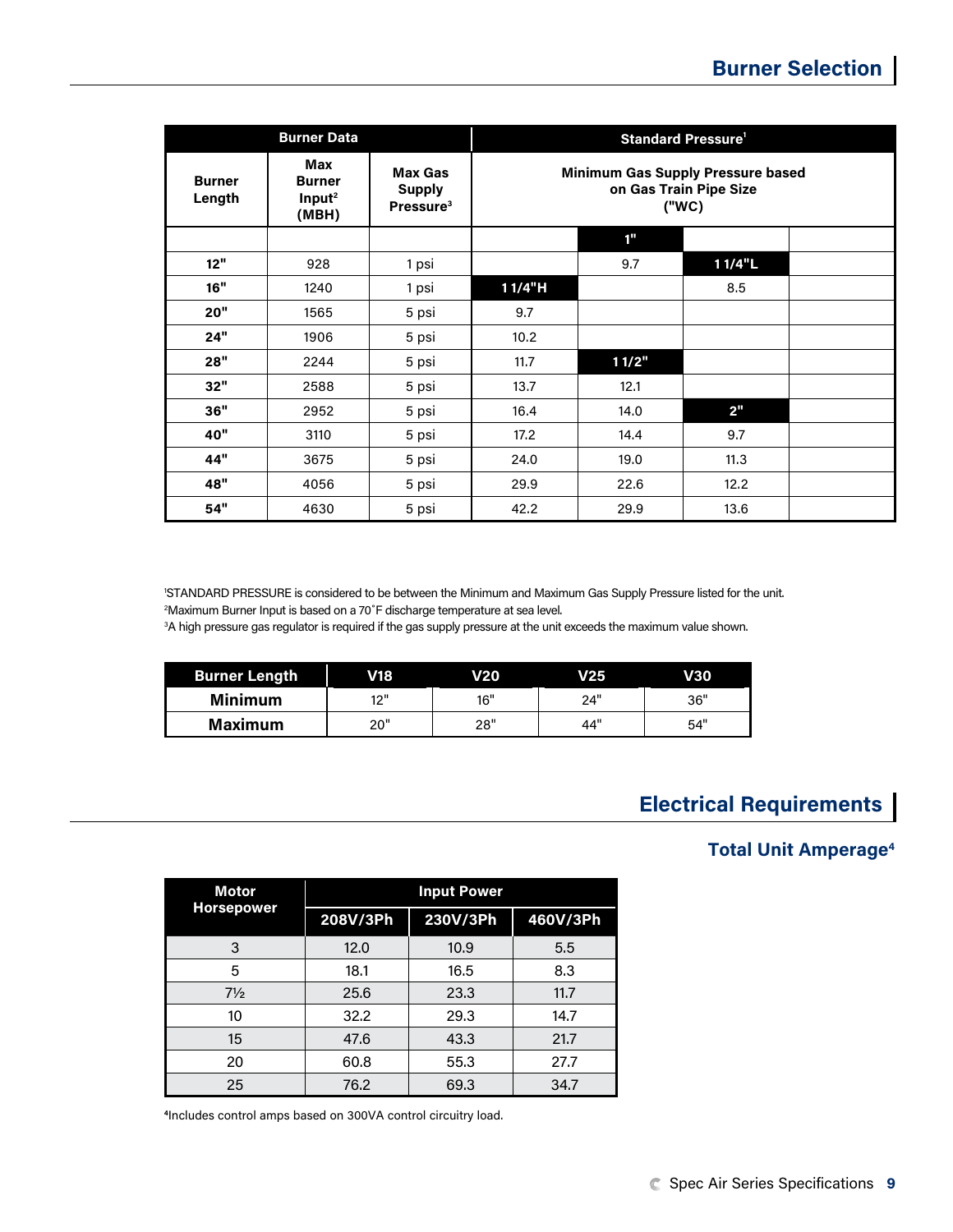### **Dimensions**

| Reference<br>(inch)              | V18     | <b>V20</b> | V <sub>25</sub> | <b>V30</b> |
|----------------------------------|---------|------------|-----------------|------------|
| A                                | 94 3/4" | 94 3/4"    | 112 3/8"        | 112 1/4"   |
| B                                | 53"     | 59"        | 71"             | 92 3/4"    |
| C                                | 52 3/4" | 52 3/4"    | 69 5/8"         | 69 1/2"    |
| D                                | 13 1/4" | 13 1/4"    | 18 3/4"         | 18 5/8"    |
| E                                | 18 1/2" | 24 5/8"    | 311/4"          | 36 5/8"    |
| F                                | 19 7/8" | 23 7/8"    | 31 1/8"         | 36         |
| G                                | 14 3/8" | 15 3/8"    | 17 3/4"         | 26 1/8"    |
| н                                | 10 1/8" | 10 1/8"    | 10 1/8"         | 10 1/8"    |
| J                                | 45 3/8" | 511/2"     | 63 1/2"         | 85 1/8"    |
| K                                | 47 1/8" | 47 1/8"    | 63 3/8"         | 63 1/2"    |
| L                                | 30"     | 30"        | 30"             | 36"        |
| M                                | 307/8"  | 353/8"     | 39 1/4"         | 46 1/8"    |
| N                                | 63/4"   | 83/4"      | 111/2"          | 14 1/2"    |
| P                                | 10 3/8" | 113/4"     | 13 3/4"         | 15 7/8"    |
| Q                                | 12 7/8" | 15 1/8"    | 18 1/4"         | 215/8"     |
| R                                | 48"     | 48"        | 48"             | 48"        |
| S                                | 23 1/2" | 27 1/2"    | 33"             | 39"        |
| Inlet Opening (ft <sup>2</sup> ) | 14 7/8" | 167/8"     | 28"             | 37 1/2"    |





Base Heater









## **Weights (lbs.)**

|                              | <b>Model</b> |            |                 |            |  |
|------------------------------|--------------|------------|-----------------|------------|--|
| <b>Component</b>             | V18          | <b>V20</b> | V <sub>25</sub> | <b>V30</b> |  |
| Base Unit <sup>1</sup>       | 1275         | 1325       | 1750            | 2270       |  |
| Rain Hoods - Dual            | 120          | 150        | 210             | 310        |  |
| <b>Filters</b>               | 20           | 30         | 45              | 60         |  |
| <b>V-Bank Filter Section</b> | 200          | 215        | 275             | 395        |  |
| Discharge Duct - 50"         | 65           | 80         | 95              | 110        |  |
| <b>Discharge Nozzles</b>     | 20           | 25         | 35              | 50         |  |
| Discharge Damper             | 20           | 25         | 30              | 40         |  |
| Curb - 14"                   | 100          | 120        | 180             | 210        |  |
|                              |              |            |                 |            |  |
| 3HP motor                    | 70           |            |                 |            |  |
| 5HP motor                    |              | 75         |                 |            |  |
| 7.5HP motor                  |              | 120        |                 |            |  |
| 10HP motor                   |              |            | 135             |            |  |
| 15HP motor                   | 220          |            |                 |            |  |
| 20HP motor                   | 230          |            |                 |            |  |
| 25HP motor                   |              |            |                 | 250        |  |

1 Primary drive motor not included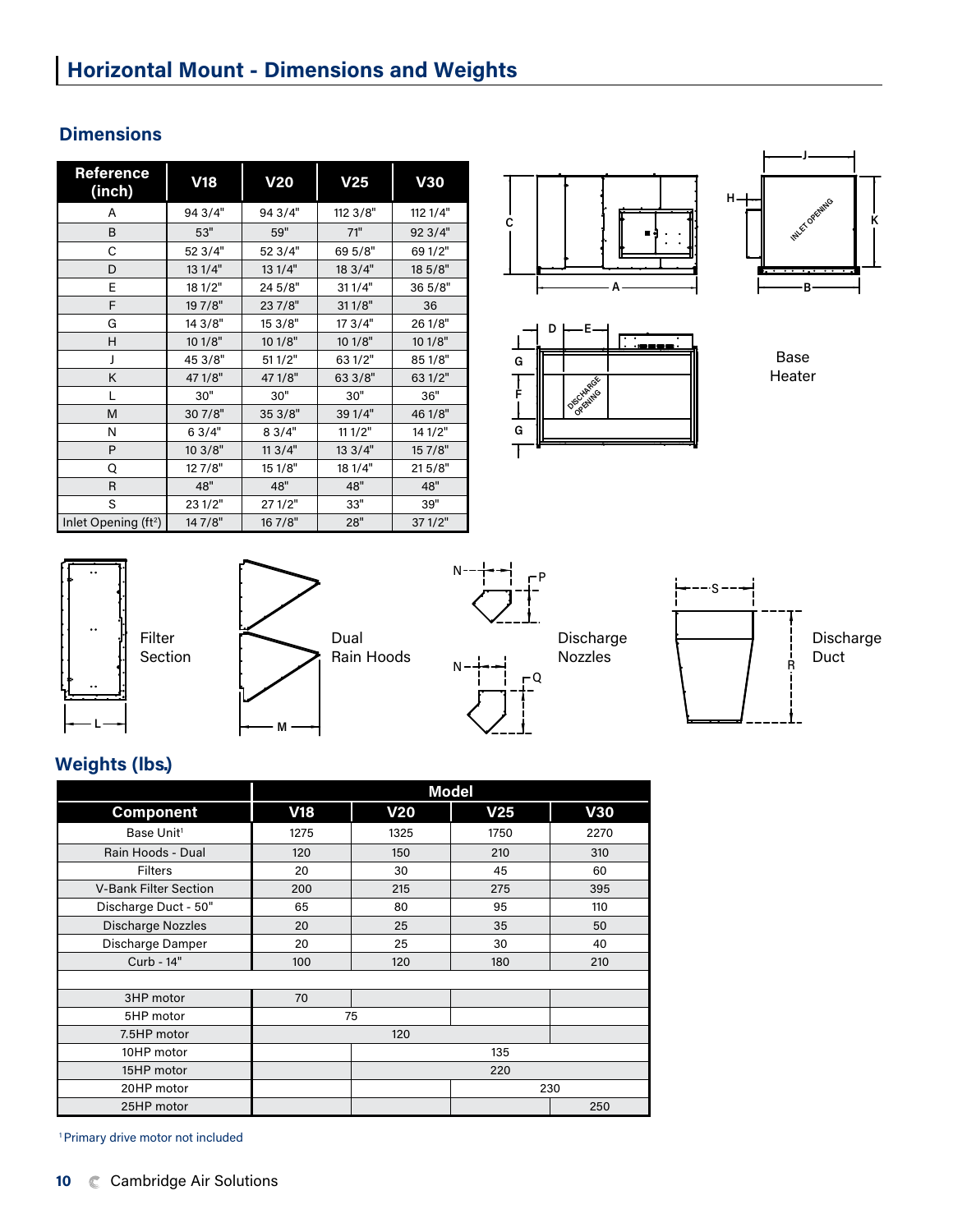

## **Mounting and Service Options**

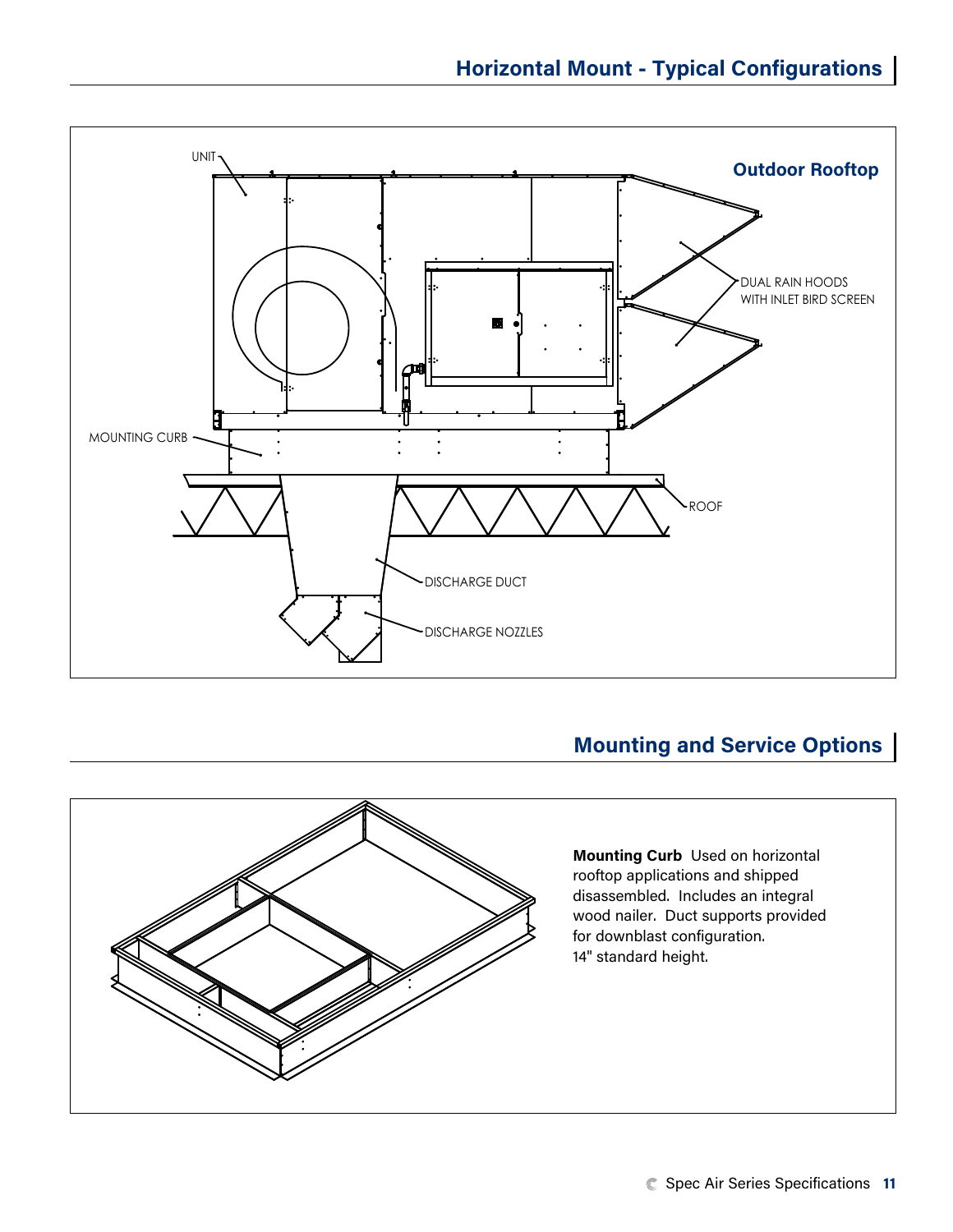

## **Discharge Components**

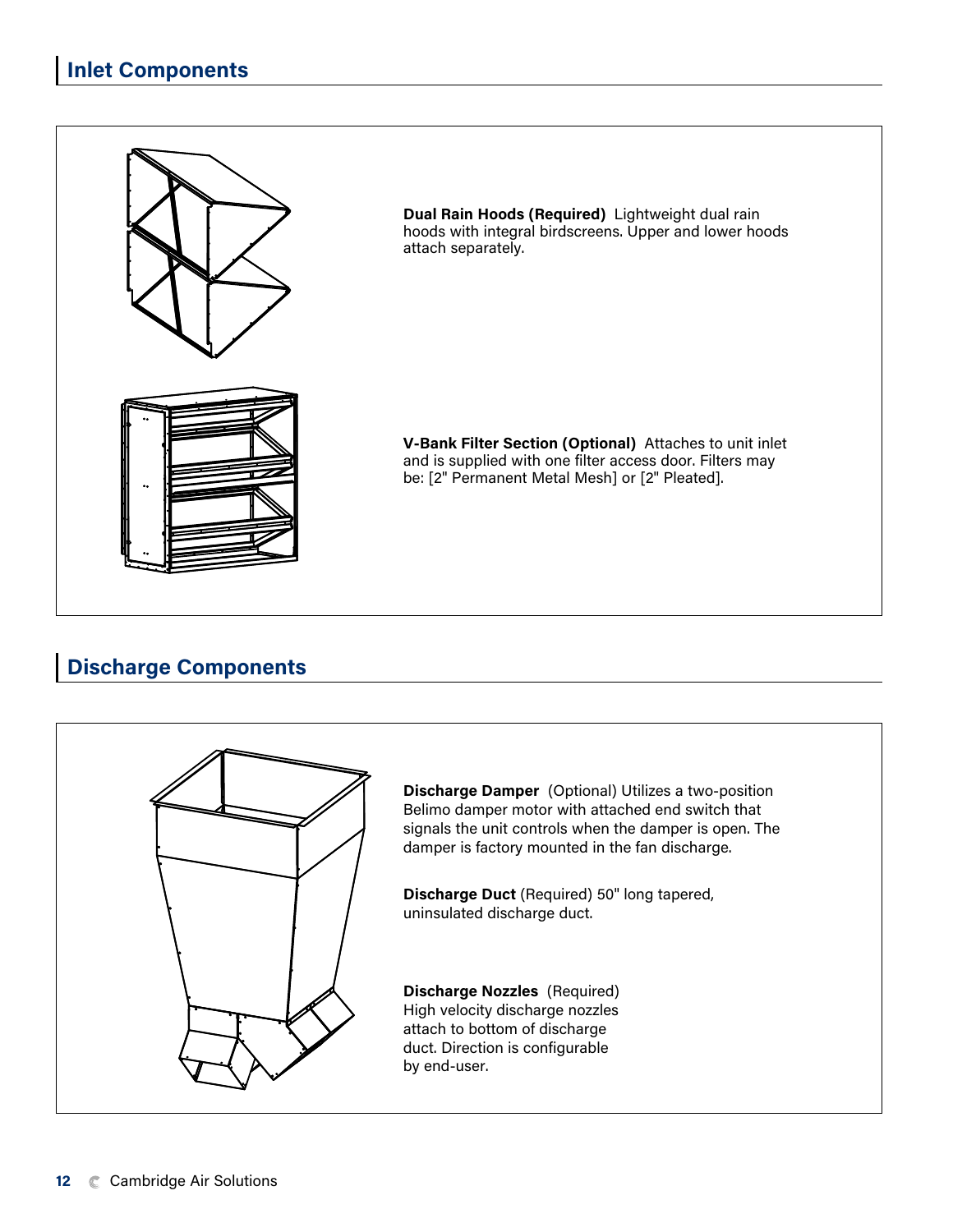**Relief Damper/Exhaust Fan Contact** Auxiliary dry contact is mechanically interlocked to operation of the unit's motor starter and provided with terminals located in unit's electrical enclosure. The dry contact is typically wired into the relief damper or exhaust fan control circuit to activate the pressure relief damper or exhaust fan so that it is driven by the ventilation unit.

**Convenience Outlet** A 115 volt GFI duplex receptacle is provided outside the unit's electrical enclosure. The electrical supply source for this device is the unit's control power transformer (5 amps max).

**Remote Control Station (RCS)** Lockable NEMA 1 enclosure (9"wide x 14"high x 5"deep), equipped with a three position keylock selector switch (Summer Ventilation-Off-Heating) and indicating lights for blower operation (green), burner operation (red), reset (amber).

#### **Remote Control Station Control Method Options**

**Occupancy Switch** In summer vent mode, blower runs continuously regardless of occupancy switch position. In heat - occupied mode, blower runs continuously and discharge temperature modulates to maintain space temperature set point. In heat - unoccupied mode, unit does not run.

**Operating Thermostat and Occupancy Switch** In summer vent mode, blower runs continuously regardless of occupancy switch position. In heat - occupied mode, blower runs continuously and discharge temperature modulates to maintain space temperature set point. In heat - unoccupied mode, blower runs only during a call for heat, as determined by an adjustable setpoint operating thermostat.

**Temperature Setback** A combination thermostat/seven day programmable timer controls unit operation. The system includes independent programs for summer ventilation/heating modes, separate selectable occupied/unoccupied temperatures and an override/temporary occupancy timer. An autotuning, optimum start algorithm is available to maximize energy savings.

In summer vent mode, the summer ventilation occupancy schedule drives blower operation (blower runs continuously during occupied times). In heat mode, the heating occupancy schedule controls unit operation. During unoccupied times, blower runs only during a call for heat, as determined by selectable temperature setpoints. During occupied times, blower runs continuously and discharge temperature modulates to maintain space temperature set point.

**Occupancy Switch** (if included) is mounted on the exterior of the RCS door for easy access.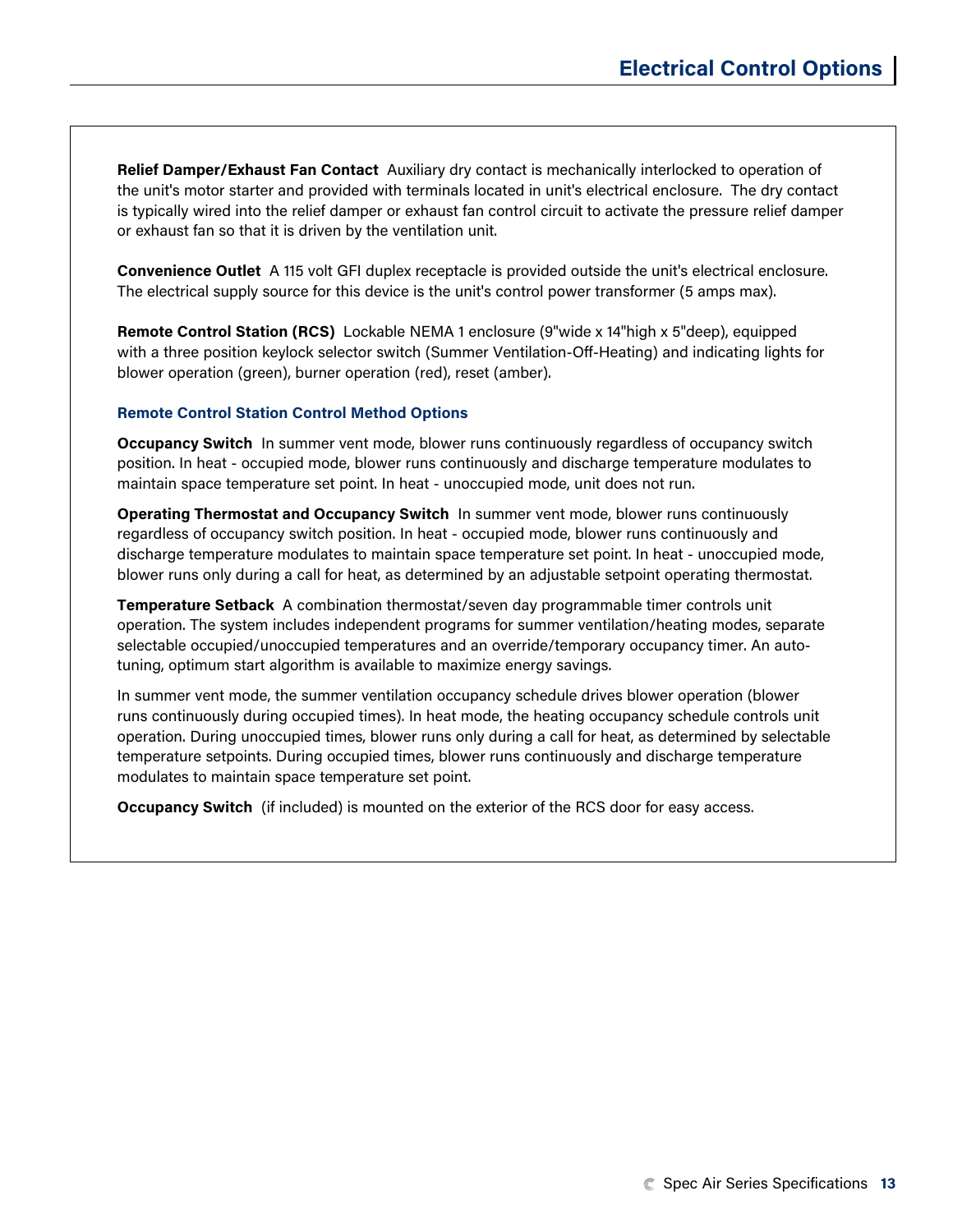**Maxitrol Series 44 Modulating Controls** Electronic discharge temperature control system maintains a constant space temperature (adjustable from 40° to 80°F). Discharge temperature modulates between the minimum (adjustable from 40° to 80°F) and maximum (adjustable from 80° to 140°F) setpoints on the amplifier. Includes an adjustable space temperature control and sensor.

**High Pressure Regulator** A positive shut-off high pressure regulator is required when the gas supply pressure exceeds the maximum gas pressure requirements or is specified by local codes or local utilities. Furnished with a manual high pressure shut-off cock and pressure tap. Venting of this regulator to outdoors is required. Specify gas supply pressure and burner input capacity for regulator selection. (field installed)

## **Net Room Air**

The net air volume delivered to a space is the result of the heated discharge air volume cooling and contracting as it mixes with ambient room air. To determine net room air, multiply the discharge cfm times the ratio of the room temperature to the discharge temperature expressed in degrees Rankine (˚R).

 $\textbf{cfm}_{\text{Net}} = \textbf{cfm}_{\text{Discharge}} \times (460+\textbf{T}_{\text{Room}}) \div (460+\textbf{T}_{\text{Discharge}})$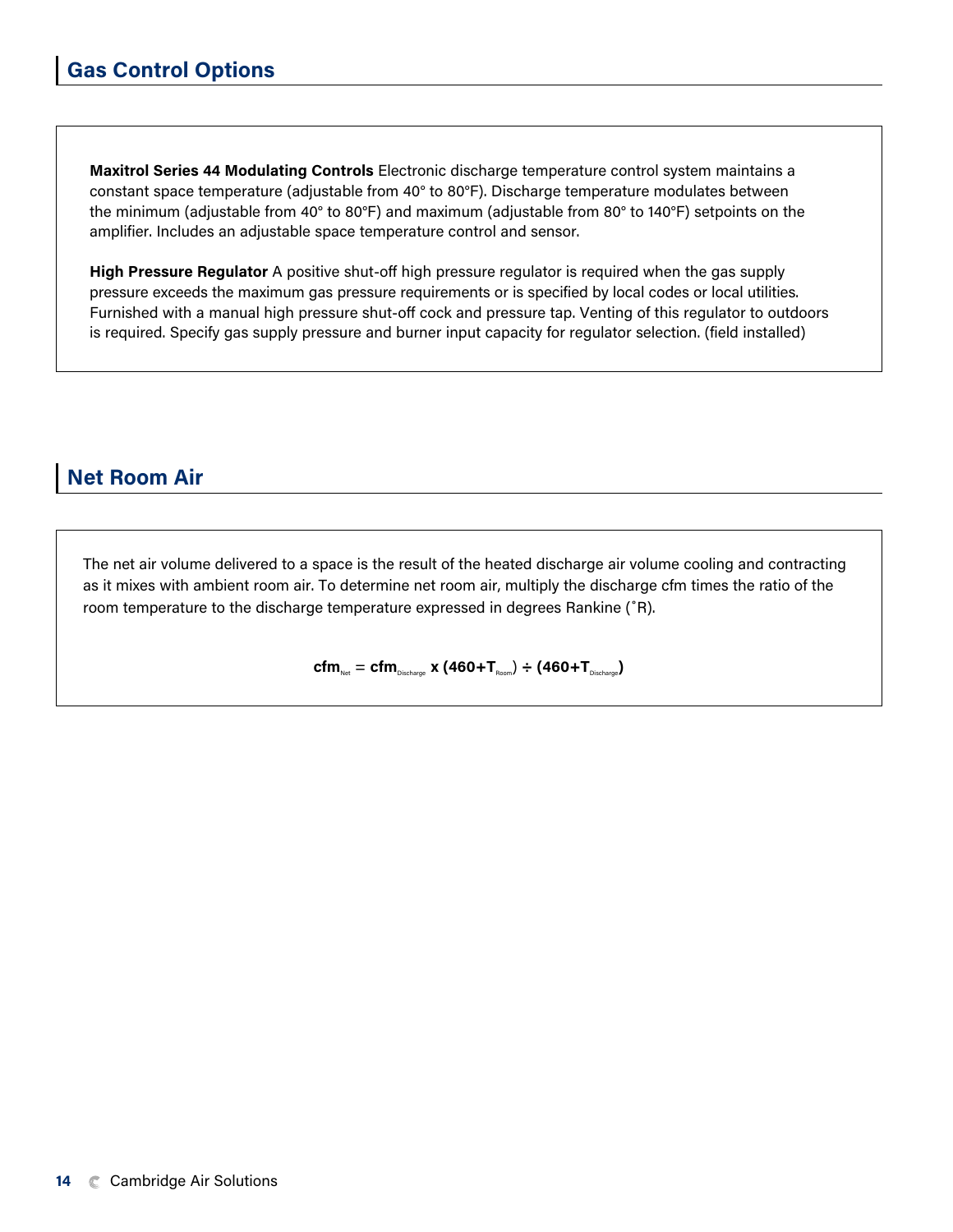| Calculate the burner input using the following formula:                                                                                        |  |  |
|------------------------------------------------------------------------------------------------------------------------------------------------|--|--|
| Btu/hr = cfm $x \rho x c$ , $x 60 x \Delta T \div 0.92$                                                                                        |  |  |
| <b>Where:</b> cfm is the discharge air volume of the blower                                                                                    |  |  |
| $\rho$ is the density of the air handled by the blower (lb/ft <sup>3</sup> ) (Note 1)<br>$cs$ is the specific heat of the air (0.240 Btu/lb°F) |  |  |
| 60 is the conversion from minutes to hours                                                                                                     |  |  |
| $\Delta T$ is the temperature rise (°F) (Note 2)                                                                                               |  |  |
| <b>0.92</b> is the conversion from sensible heat to total heat (output to input)                                                               |  |  |
| $\rho$ = 1.32605 x (Barometric pressure ÷ T <sub>Discharge</sub> )                                                                             |  |  |
| <b>Where:</b> Barometric pressure is in terms of inches of mercury ("Hg)                                                                       |  |  |
| (See chart on page 6 for barometric pressures for selected cities)                                                                             |  |  |
| Discharge temperature is in terms of degrees Rankine (°R)                                                                                      |  |  |
| $T_{Distance} = (460 + °F)$                                                                                                                    |  |  |
| <b>Note 2:</b> The temperature rise for make-up air units is typically determined by calculating the                                           |  |  |
| difference between the outdoor design temperature and the indoor design temperature (room                                                      |  |  |
|                                                                                                                                                |  |  |

## **Limited Warranty**

 **Cambridge Air Solutions** Limited Warranty is included within the Terms and Conditions that are sent with every Order Acknowledgement. For questions regarding Limited Warranty, contact Cambridge Air Solutions Customer Service Group at 1-800-473-4569. Copyright ©